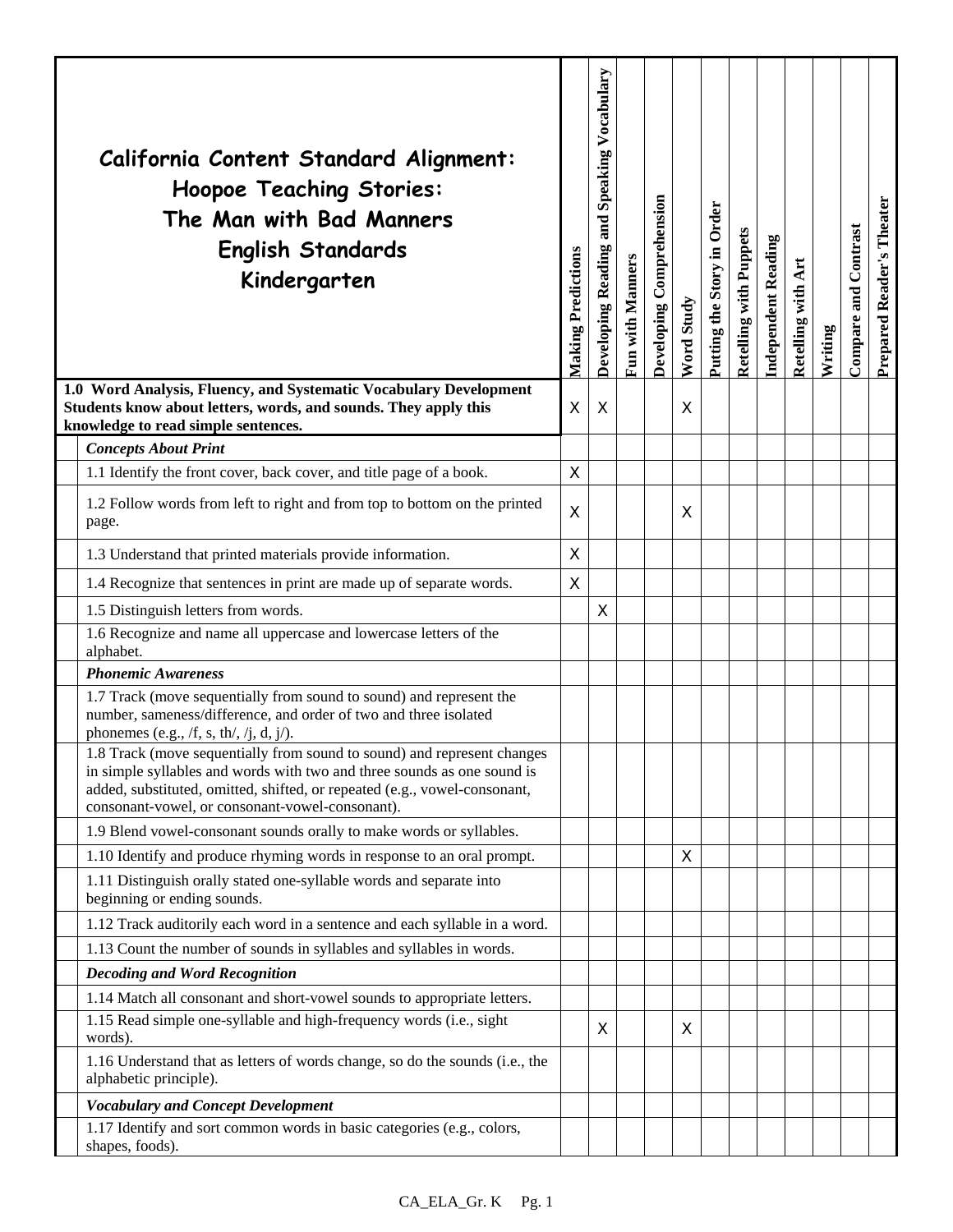|                                                                                                                                                                                                                                                                                                                      | California Content Standard Alignment:<br><b>Hoopoe Teaching Stories:</b><br>The Man with Bad Manners<br><b>English Standards</b><br>Kindergarten                                                                                                                                                                                                                                                                                                                                       | <b>Making Predictions</b> | Developing Reading and Speaking Vocabulary | Fun with Manners | Developing Comprehension | Word Study | Putting the Story in Order | <b>Retelling with Puppets</b> | Independent Reading | Retelling with Art | Writing | Compare and Contrast | Prepared Reader's Theater |
|----------------------------------------------------------------------------------------------------------------------------------------------------------------------------------------------------------------------------------------------------------------------------------------------------------------------|-----------------------------------------------------------------------------------------------------------------------------------------------------------------------------------------------------------------------------------------------------------------------------------------------------------------------------------------------------------------------------------------------------------------------------------------------------------------------------------------|---------------------------|--------------------------------------------|------------------|--------------------------|------------|----------------------------|-------------------------------|---------------------|--------------------|---------|----------------------|---------------------------|
|                                                                                                                                                                                                                                                                                                                      | 1.18 Describe common objects and events in both general and specific<br>language.                                                                                                                                                                                                                                                                                                                                                                                                       |                           |                                            |                  |                          |            |                            |                               |                     |                    |         |                      |                           |
|                                                                                                                                                                                                                                                                                                                      | <b>2.0 Reading Comprehension</b><br>Students identify the basic facts and ideas in what they have read, heard,<br>or viewed. They use comprehension strategies (e.g., generating and<br>responding to questions, comparing new information to what is already<br>known). The selections in Recommended Literature, Kindergarten<br>Through Grade Twelve (California Department of Education, 2002)<br>illustrate the quality and complexity of the materials to be read by<br>students. | $\mathsf{X}$              |                                            |                  | X                        |            | X                          | X                             | $\sf X$             | X                  |         | X                    | X                         |
|                                                                                                                                                                                                                                                                                                                      | <b>Structural Features of Informational Materials</b>                                                                                                                                                                                                                                                                                                                                                                                                                                   |                           |                                            |                  |                          |            |                            |                               |                     |                    |         |                      |                           |
|                                                                                                                                                                                                                                                                                                                      | 2.1 Locate the title, table of contents, name of author, and name of<br>illustrator.                                                                                                                                                                                                                                                                                                                                                                                                    | $\sf X$                   |                                            |                  | X                        |            |                            |                               |                     | X                  |         |                      |                           |
|                                                                                                                                                                                                                                                                                                                      | Comprehension and Analysis of Grade-Level-Appropriate Text                                                                                                                                                                                                                                                                                                                                                                                                                              |                           |                                            |                  |                          |            |                            |                               |                     |                    |         |                      |                           |
|                                                                                                                                                                                                                                                                                                                      | 2.2 Use pictures and context to make predictions about story content.                                                                                                                                                                                                                                                                                                                                                                                                                   | X                         |                                            |                  | X                        |            | X                          |                               | X                   | X                  |         |                      |                           |
|                                                                                                                                                                                                                                                                                                                      | 2.3 Connect to life experiences the information and events in texts.                                                                                                                                                                                                                                                                                                                                                                                                                    | X                         |                                            |                  | X                        |            |                            |                               |                     | X                  |         |                      |                           |
|                                                                                                                                                                                                                                                                                                                      | 2.4 Retell familiar stories.                                                                                                                                                                                                                                                                                                                                                                                                                                                            | X                         |                                            |                  | X                        |            | X                          | X                             |                     | X                  |         | X                    | X                         |
|                                                                                                                                                                                                                                                                                                                      | 2.5 Ask and answer questions about essential elements of a text.                                                                                                                                                                                                                                                                                                                                                                                                                        | X                         |                                            |                  | X                        |            |                            |                               |                     | $\pmb{\times}$     |         | X                    |                           |
| <b>3.0 Literary Response and Analysis</b><br>Students listen and respond to stories based on well-known characters,<br>themes, plots, and settings. The selections in Recommended Literature,<br>Kindergarten Through Grade Twelve illustrate the quality and<br>complexity of the materials to be read by students. |                                                                                                                                                                                                                                                                                                                                                                                                                                                                                         | X                         |                                            |                  | X                        |            |                            | X                             | X                   | X                  |         | X                    | X                         |
|                                                                                                                                                                                                                                                                                                                      | <b>Narrative Analysis of Grade-Level-Appropriate Text</b>                                                                                                                                                                                                                                                                                                                                                                                                                               |                           |                                            |                  |                          |            |                            |                               |                     |                    |         |                      |                           |
|                                                                                                                                                                                                                                                                                                                      | 3.1 Distinguish fantasy from realistic text.                                                                                                                                                                                                                                                                                                                                                                                                                                            | X                         |                                            |                  |                          |            |                            |                               |                     | X                  |         |                      | X                         |
|                                                                                                                                                                                                                                                                                                                      | 3.2 Identify types of everyday print materials (e.g., storybooks, poems,<br>newspapers, signs, labels).                                                                                                                                                                                                                                                                                                                                                                                 | X                         |                                            |                  |                          |            |                            |                               |                     |                    |         |                      |                           |
|                                                                                                                                                                                                                                                                                                                      | 3.3 Identify characters, settings, and important events.                                                                                                                                                                                                                                                                                                                                                                                                                                | X                         |                                            |                  | X                        |            |                            | X                             | X                   | X                  |         | X                    | X                         |
|                                                                                                                                                                                                                                                                                                                      | <b>1.0 Writing Strategies</b><br>Students write words and brief sentences that are legible.                                                                                                                                                                                                                                                                                                                                                                                             |                           | X                                          |                  |                          |            |                            |                               |                     |                    | X       | X                    |                           |
|                                                                                                                                                                                                                                                                                                                      | <b>Organization and Focus</b>                                                                                                                                                                                                                                                                                                                                                                                                                                                           |                           |                                            |                  |                          |            |                            |                               |                     |                    |         |                      |                           |
|                                                                                                                                                                                                                                                                                                                      | 1.1 Use letters and phonetically spelled words to write about experiences,<br>stories, people, objects, or events.                                                                                                                                                                                                                                                                                                                                                                      |                           | X                                          |                  |                          |            |                            |                               |                     |                    | X       | X                    |                           |
|                                                                                                                                                                                                                                                                                                                      | 1.2 Write consonant-vowel-consonant words (i.e., demonstrate the<br>alphabetic principle).                                                                                                                                                                                                                                                                                                                                                                                              |                           |                                            |                  |                          |            |                            |                               |                     |                    |         |                      |                           |
|                                                                                                                                                                                                                                                                                                                      | 1.3 Write by moving from left to right and from top to bottom.                                                                                                                                                                                                                                                                                                                                                                                                                          |                           | X                                          |                  |                          |            |                            |                               |                     |                    | X       | X                    |                           |